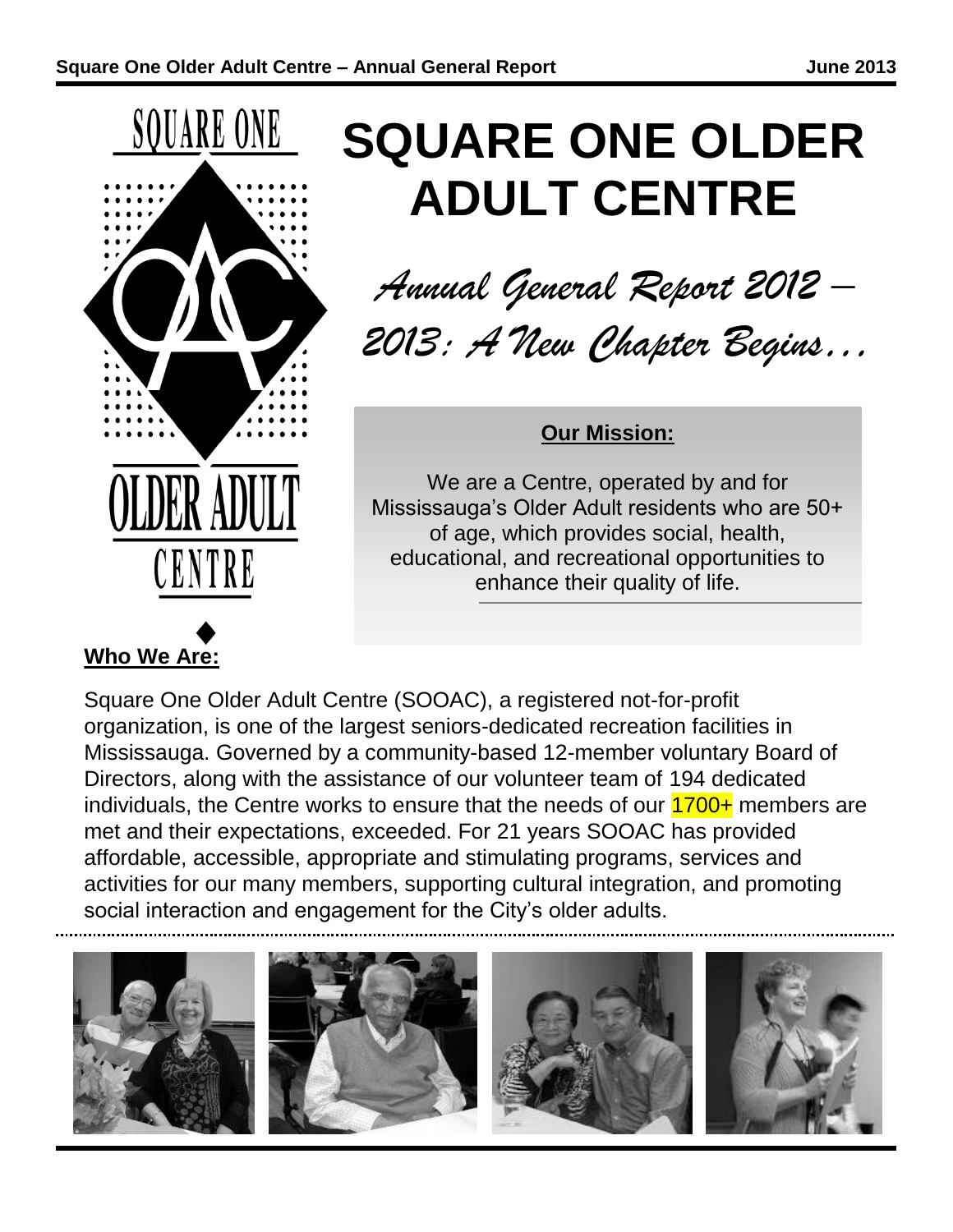## **Letter from the President & Executive Director**



This past fiscal year has marked a pivotal time for Square One Older Adult Centre (OAC). Not only did we mark the Centre's  $20<sup>th</sup>$ Anniversary last October but, with this celebration, we have unofficially moved from an organization in its learning phase to one which has its eye firmly on the future and to maximizing its successes and opportunities. Last December, the Boards of Directors began a new strategic planning process. Through this exercise, they sought to

better articulate out Mission, Vision and the organizational Values that we espouse, ultimately establishing the Centre's new priorities for the foreseeable future.

Over the year we continued our commitment to strengthening our current programming – addressing our members' needs for novel, timely and popular activities and classes. The results have culminated in the continuation, enhancement and expansion of our offerings and in the cultivation of robust partnerships and activities, broadening the scope of our outreach efforts into the community.

As we embark upon a new Chapter in OAC's development, we are poised to take up any challenges that changes to our facility may take. The past year has tested our members' resolve and patience, yet their commitment to our organization as never faltered. They remain resolute in their dedication to the Centre and to ensuring that it remains a vibrant, welcoming and inclusive place. It is this enduring support which has allowed us to continue our programs and fundraising events while endeavoring to meet any obstacles head on.

We sincerely thank our numerous funders and supporters for their genuine commitment and steadfast support of our Centre, its programming and services. These special partnerships were recognized last October during our 20<sup>th</sup> Anniversary Gala. We are also appreciative of the efforts of the Board of Directors, our staff, and front-line volunteers who, in their own unique ways, help us fulfill our mission each and every day. We look forward to an exciting year of growth and innovation ahead as we forge new paths together!

Sincerely,

Esther Williams Linda Salb

President **Executive Director**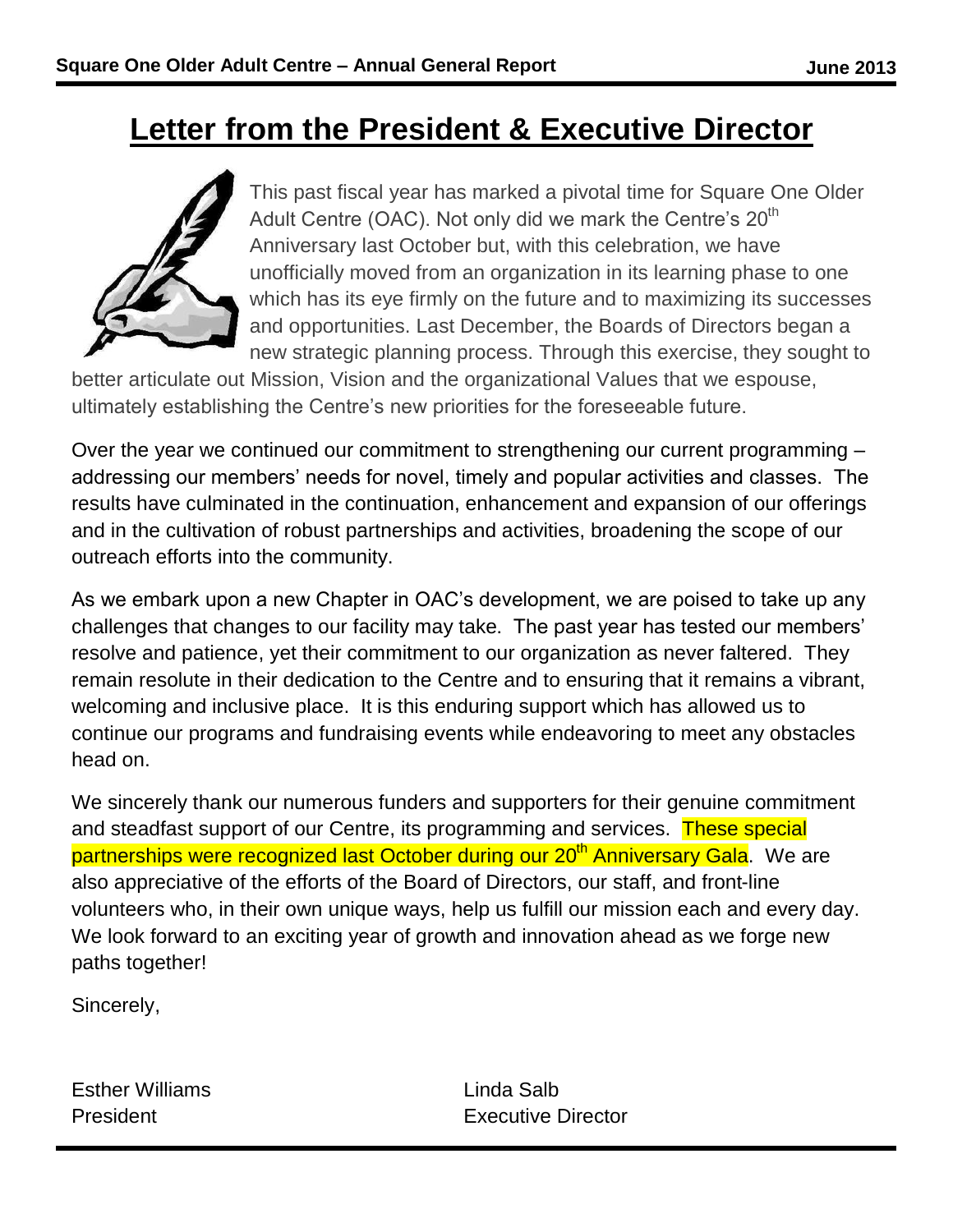#### **Programs:**

Over the course of the past year, we offered 2452 regular programs at the Square One site, with 37,861 visits by people attending dance and fitness classes, playing cards, learning new languages, shouting "bingo", drawing, painting, creating music and upgrading their computer skills. The offerings of our program Service Providers extended our hours, our activities and provided an intergenerational gateway for individuals seeking new ways and means of recreation as they mature.

#### **Special Events & Fund Raising:**

Our Special Events Committee continued to provide great events throughout 2012-13. This year's Broadway show entitled "20th Century: The Musical" featured over 50 dancers, singers, whistlers and stage hands who stared in this great tribute to the last century. All were thrilled to reprise the show twice in February at the Living Arts Centre. Coupled with the Murder Mystery and the Variety Show, our performances brought in almost \$7200 last year. We honored our Centre's multi-cultural traditions with a unique Chinese New Year celebration last January, featuring a 10-course meal, Chinese horoscopes and lots of musical entertainment. Over 5900 people attended our events and bus trips demonstrating that these types of activities continued to prove popular.

Our various sales continued to be strong fundraisers four our Centre raising only necessary funds (over \$7500 in 2012-2013), but also allowing us to help others through the donation of leftover items to organizations like The Open Door and the Diabetes Association. Kudos are extended to all who volunteered for our annual Giftwrap event; this key OAC fundraiser netted \$22,649 last December, one of our best years to date. We also launched a new "Tag Day" with the LCBO and ran the "Get Up and GO!" fundraiser at several GO stations in northern Mississauga.

Continued…

#### **A Year in Numbers**

*94* weekly programs; *18* of these occurring at the Mississauga West satellite location;

*XX* special events and trips held throughout the past fiscal year;

*1842* – total membership between the two sites – a *7.2%* rise from 2011-2012;

*XX* website hits to www.sq1oac.com;

*211* volunteers contributed a total of *43,887* service hours; this represents a *9.6%* increase from the previous year

2012 Annual Giftwrap event raised *\$24,082* – one of our best years yet;

*\$\$* raised in programming and operations grants last year;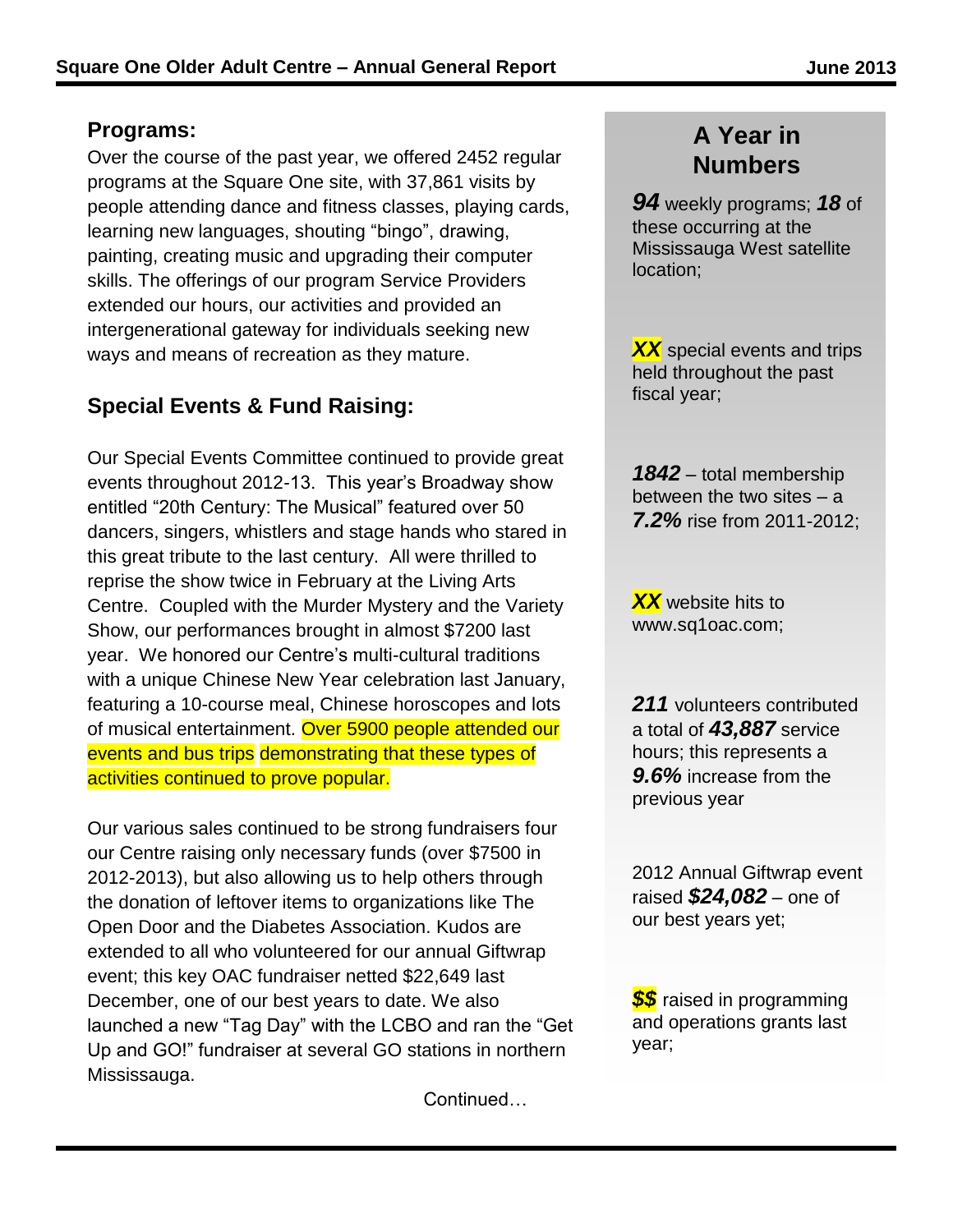#### **A Year in Numbers Con't**

Our evening Service Providers programming boasted *120* classes from September 2012 to March 2013;

A total of *64,989* unique visits to the Centre by individuals in the community – both members and guests;

An average of *216* people attended the Centre every day we were open (*358* days in total);

*460* shifts were covered by volunteers during our monthlong holiday Giftwrap last December;

*20* – the number of years that the Centre has been operating successfully within the City of Mississauga

City of Mississauga (with who we have created a mutli**interdum** year funding agreement), Service Canada, the Ontario In 2012-13, the OAC was the recipient of grants from the Trillium Foundation, the Ministry of Health and Long-term Care, and the OACAO (Older Adult Centres Association of Ontario).

#### **Preparing for Change:**

Oxford Properties' large-scale renovation of the Mall has affected the Centre in numerous ways, most recently in the installation of a new escalator directly above our auditorium. To assist our membership in managing various phases of our spatial transition, the administration team took on a new role as communicators and "couriers of change", ensuring that the most accurate information was dispersed in a timely and courteous manner. The "Town Hall" meeting which we held on November 15<sup>th</sup>, presented members with information on the proposed changes both to the facility and programming, and their potential impact, thereby allowing for excellent dialogue and feedback. Our members and instructors managed well through a complex period of scaffolding, changes to ductwork and electrics, as well as weeks of construction. In addition, our staff resolved storage challenges which presented themselves this year, reconfiguring spaces and their use to best meet our evolving needs.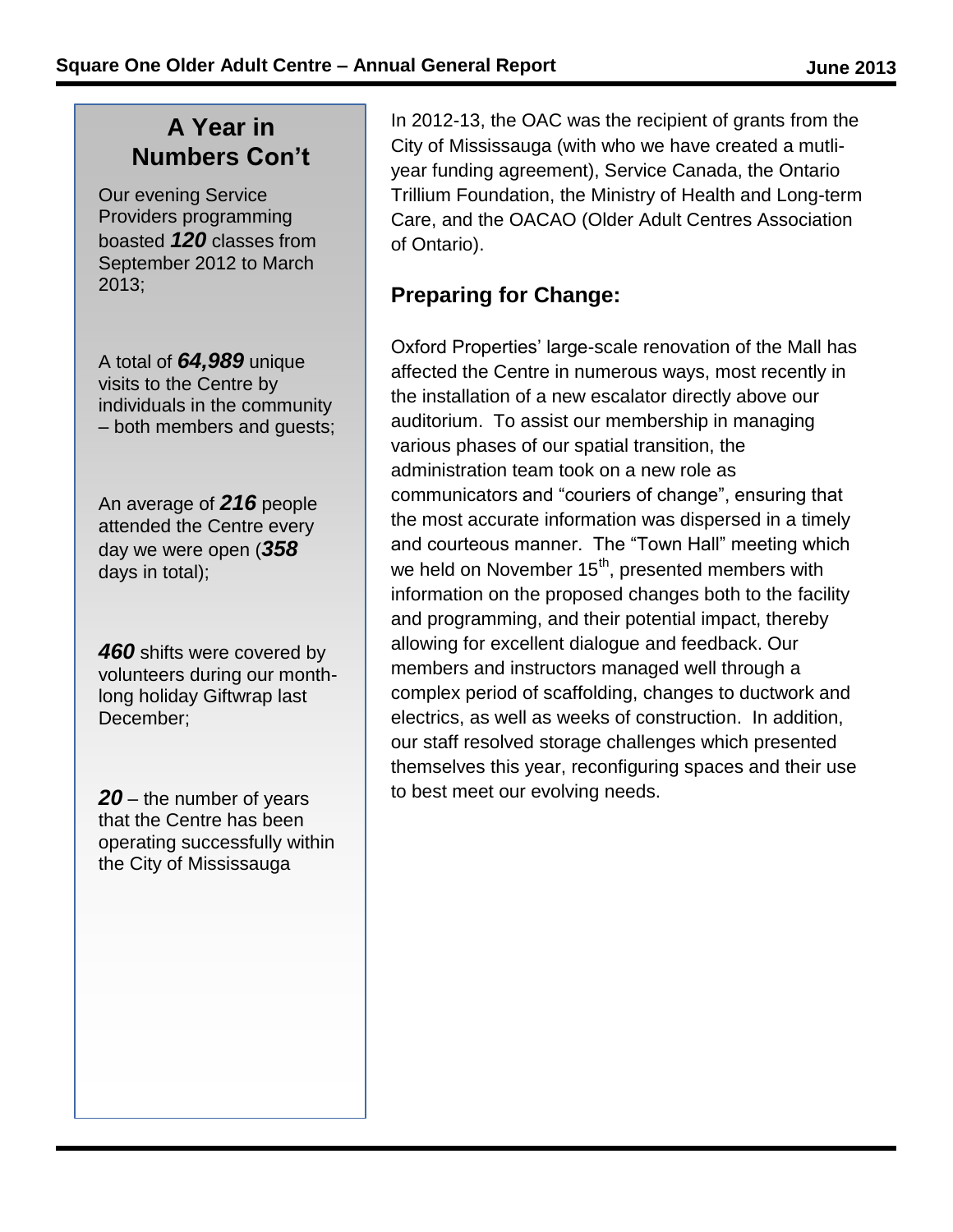#### **Facility – Adaptation and Growth:**

Despite our physical plant changes in early 2013, we continued to thrive and adapt. Our stage overflowed this year with vivid and diverse performances and presentations, as we played host to Seniors Tamils of Peel, Screen of Peel, Filipino Canadian Seniors, Xin Tian Di Seniors Association, Hula San Village Dance Troupe, Taal Academy of Dance, Sri Sathai Sai Baba Centre, Mississauga Kerala Association and Multicultural Celebration Committee of Ontario. Also in 2012, Square One Older Adult Centre was one of only fifty consulting organizations who played a role in the development of the City of Mississauga's "Culture on the Map" initiative – a unique on-line interactive map of the city's cultural outposts. Our Centre is currently included for dance education and performance.

#### **Cultivating Membership:**

Growth is supported by solid roots and in 2012, 1675 individuals renewed their membership. 473 new people connected with the organization and, combined with membership development at our Mississauga West site, our membership expanded to 1842 active and fulfilled individuals.

#### **Marketing Initiatives and Community Partnerships:**

Marketing for the Square One Older Adult Centre and Mississauga West continues to grow with regular promotion in newspapers, magazines, community health fairs, presentation at events, Rogers TV, our website and Facebook. Our quarterly brochure was re-named in 2013, the "Activity Guide" in order to... We continue to build partnerships through participation in their studies and investigations with organizations such as Ryerson University (Urban Planning Study), university of Toronto (Human Communication Lab studies), York University (Community Advocacy Project) and Ryerson University (Enablers and Barriers to Walking Among Suburban Elderly Project).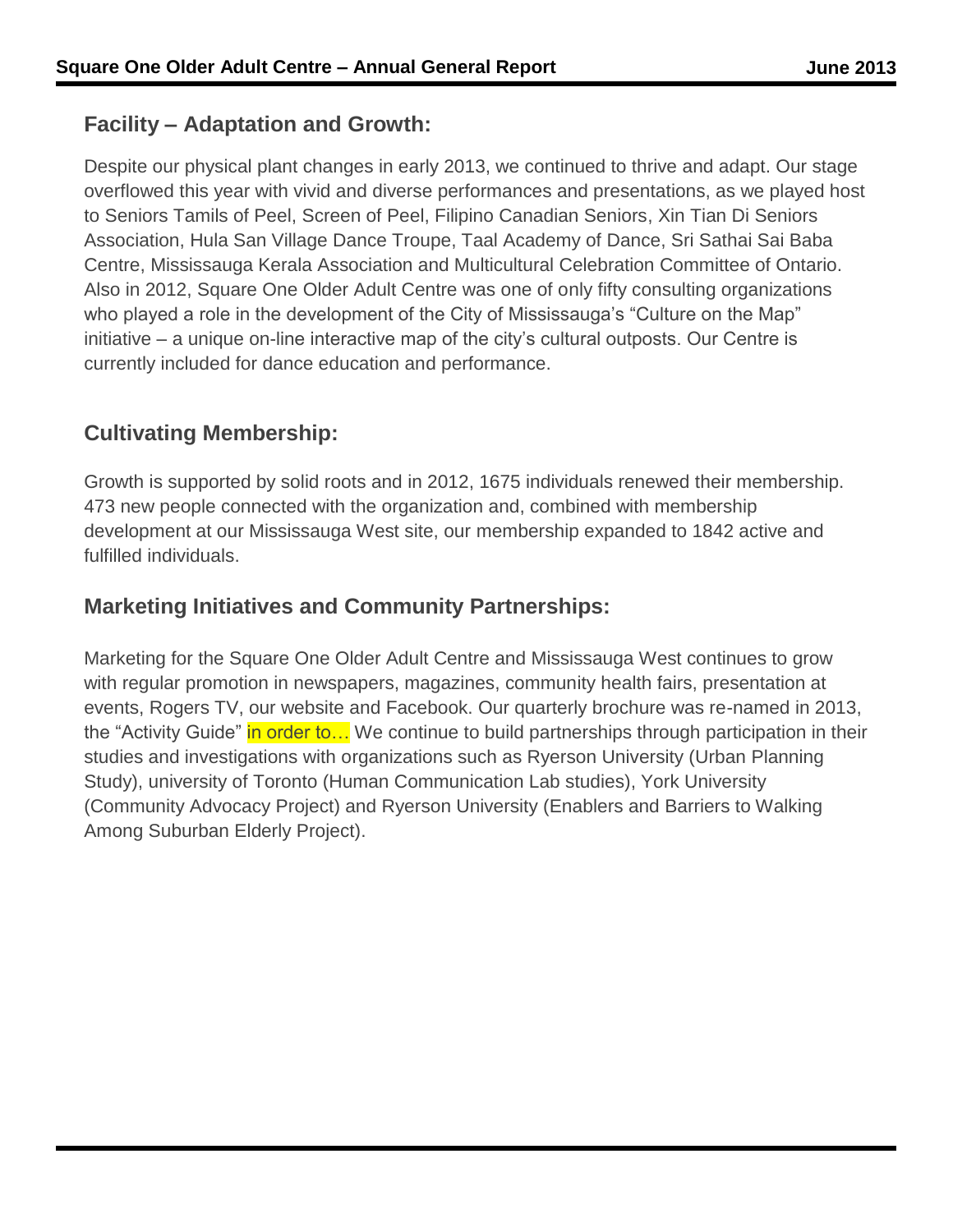#### **Celebrating 20 Years of Enhancing Lives:**

During 2012, SOOAC culminated its 20<sup>th</sup> Anniversary festivities with a Roaring 20's Gala, truly a feast for the senses. 116 participants enjoyed the 20's inspired event that featured many exciting activities such as the Mississauga Swing Band, period décor, catered lunch, silent auction, photo booth, dance performance by our members, presentations, participant gifts and even greetings from the Mayor. The event received coverage in Snap, The Mississauga News and on Rogers TV.

#### **Seniors Information and Active Fair, March 2013:**

This year marked the first time Square One Older Adult Centre, Peel Senior Link and the City of Mississauga teamed up to host a Regional Fair. A total of 641 people attended the fair. At this free two-day fair participants enjoyed 73 exhibitors, numerous timely presentations and clinics. The efforts of OAC Staff and 58 volunteers made this event a huge success. Sponsors – how many new? Increase? Decrease? Was it the most ever attendees?

#### **Square One Older Adult Centre Board of Directors 2012 – 2013:**

| President                                      |
|------------------------------------------------|
| Vice President and Director, Administration    |
| Controller                                     |
| Secretary and Director, Programs and Cafeteria |
| Director, Volunteers                           |
| Director, Board Development                    |
| Director, Travel                               |
| Director, Marketing                            |
| Director, Facilities                           |
| Director, Special Events and Fundraising       |
| Property Manager, Square One Shopping Centre   |
| <b>Management, Oxford Properties</b>           |
| Councillor, Ward 4, City of Mississauga        |
| City of Mississauga                            |
| City of Mississauga                            |
|                                                |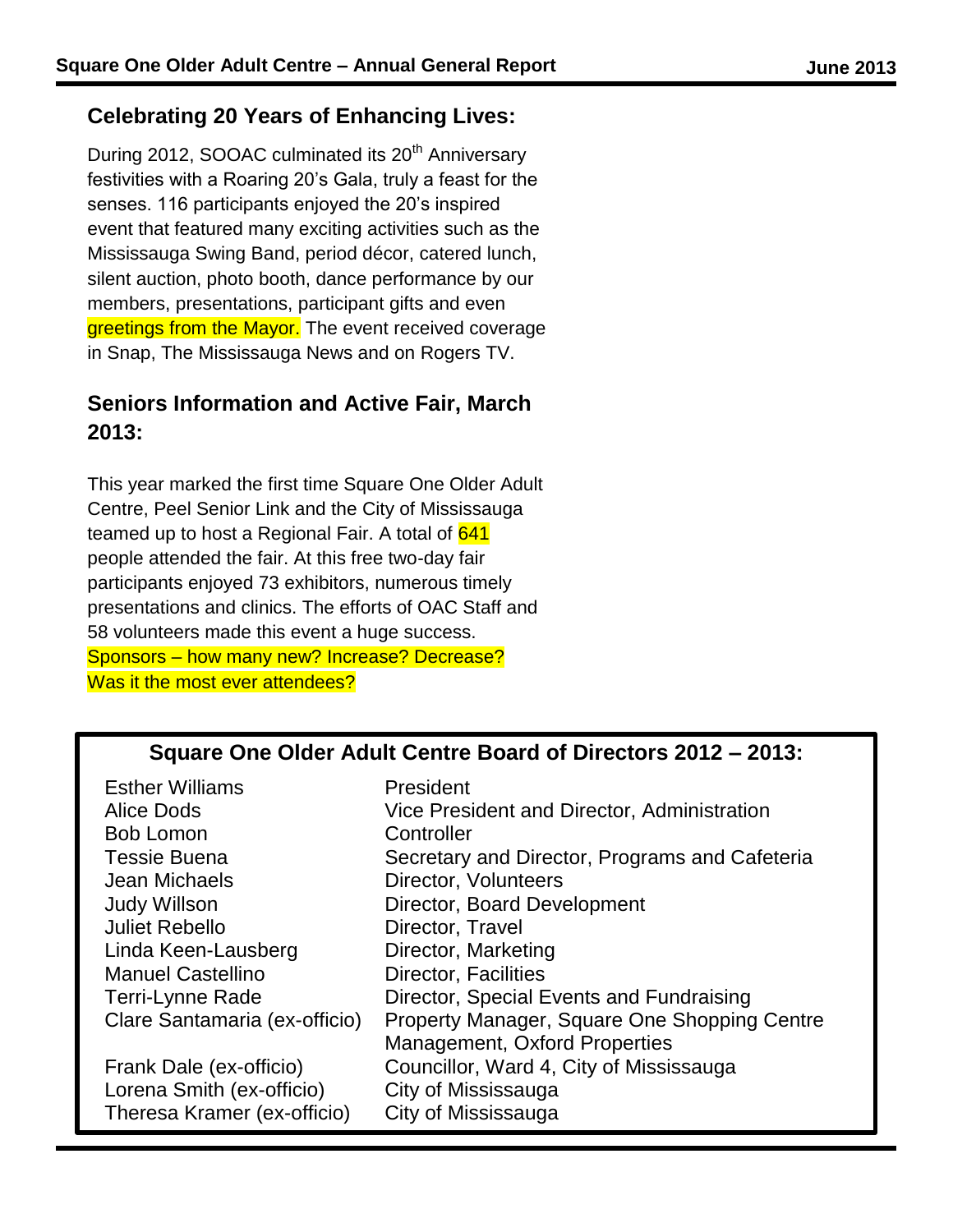#### **Board of Directors Activities:**

In preparation for its strategic planning process, Board members engaged in conducting environmental scans of eight organizations. The feedback proved invaluable s they provided us a glimpse of how the OAC is regarded by the broader community. Following the preliminary work, in early 2013, the Board embarked upon a process of strategic planning ... (from MAS doc)… Paving the way for…

#### **Volunteers:**

The volunteer team at SOOAC remains strong with over 211 adults contributing  $\frac{\mu}{H}$  service hours with our organization over the past year, some on an ongoing basis and other episodic. Their valuable gifts of time and expertise continue to allow us to provide the high quality of support that our members deserve. We applaud you all for your outstanding service delivery and commitment to making a significant difference in the lives of those we support.

They continue to mentor, guide, lead, support and provide front-line assistance to all who visit our Centre and we applaud their efforts.

In addition to providing direct programming support at the OAC, our Volunteers continue to assist with all our special events, fundraisers, health fair and unique projects scheduled at our Centre on a daily basis.

We were blessed with the help of several corporate volunteers throughout the year who volunteered on mass and provided much needed assistance during some of our busiest times. To ensure that our Volunteers' needs and expectations are met, we have distributed a "check-point" review so that our volunteers can openly share some of their thoughts regarding their experiences, celebrations and perhaps some of their struggles they may be experiencing within the positions they hold. Volunteer Policies and Procedures Manual as well as the Volunteer Handbook were reviewed to ensure best practices are maintained. A successful volunteer appreciation and two volunteer workshops kept volunteers educated, motivated and committed to our Centre.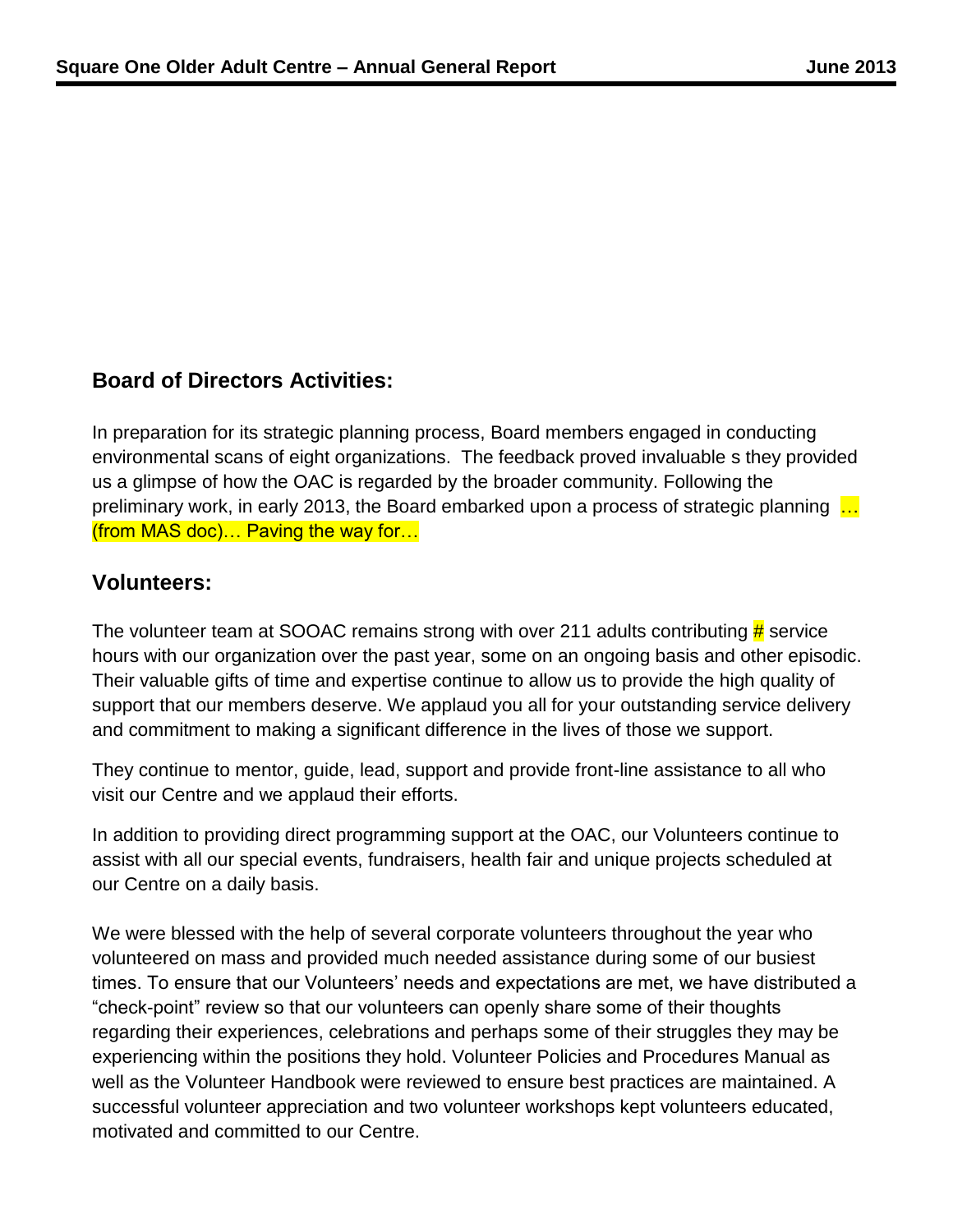#### **Staff 2012-2013**

| <b>Linda Salb</b>     | <b>Executive Director</b>                                                        |
|-----------------------|----------------------------------------------------------------------------------|
| Laura Surman          | Program<br>Coordinator (with<br>responsibility for<br><b>Centre Supervision)</b> |
| Anne Goldspink Norman | <b>Administration &amp;</b><br><b>Facility Coordinator</b>                       |
| Lina Zita             | Marketing &<br>Community<br>Development<br>Coordinator                           |
| Karmela Buzdon        | Volunteer<br>Coordinator                                                         |
| Ann Langdon           | Community<br>Engagement<br>Coordinator,<br>Mississauga West                      |
| <b>Joan Crews</b>     | Saturday<br>Receptionist                                                         |
| Genni Iwanski         | Saturday<br>Receptionist                                                         |
| <b>Marie Stewart</b>  | Saturday<br>Receptionist                                                         |

#### **Community Outreach in Northern Mississauga:**

The Mississauga West location is into its third year of operation. Over the last year we have kept the commitment to bring quality care programs designed specifically for our members' needs. Results of regular, local surveys results enabled us to expand on these types of programs such as fitness classes, language classes, art and writing classes, yoga and our newest class, sit and dance. Serving over 200 members throughout the year, running 72 programs per month had variety for everyone. Plans are underway to draw in and offer Men's groups and programing and with the aid of our experienced fitness instructors and we hope to see more men in the classes. 19 volunteers provided the Mississauga West Centre with much needed support throughout the year, contributing 4,710 hours to our community and enriching our members' lives.

With strong support and assistance from our community resources and partners we were able to deliver special events and fundraisers such as Open Houses, Strawberry Socials, Teas, Garage Sales, and "Get Up & Go" which were made possible by the incredible generosity and support from our sponsors. There were a number of fundraisers that took place at the Centre such as Bingos, Garage Sales, "Get Up & Go" and Murder Mystery (to name a few).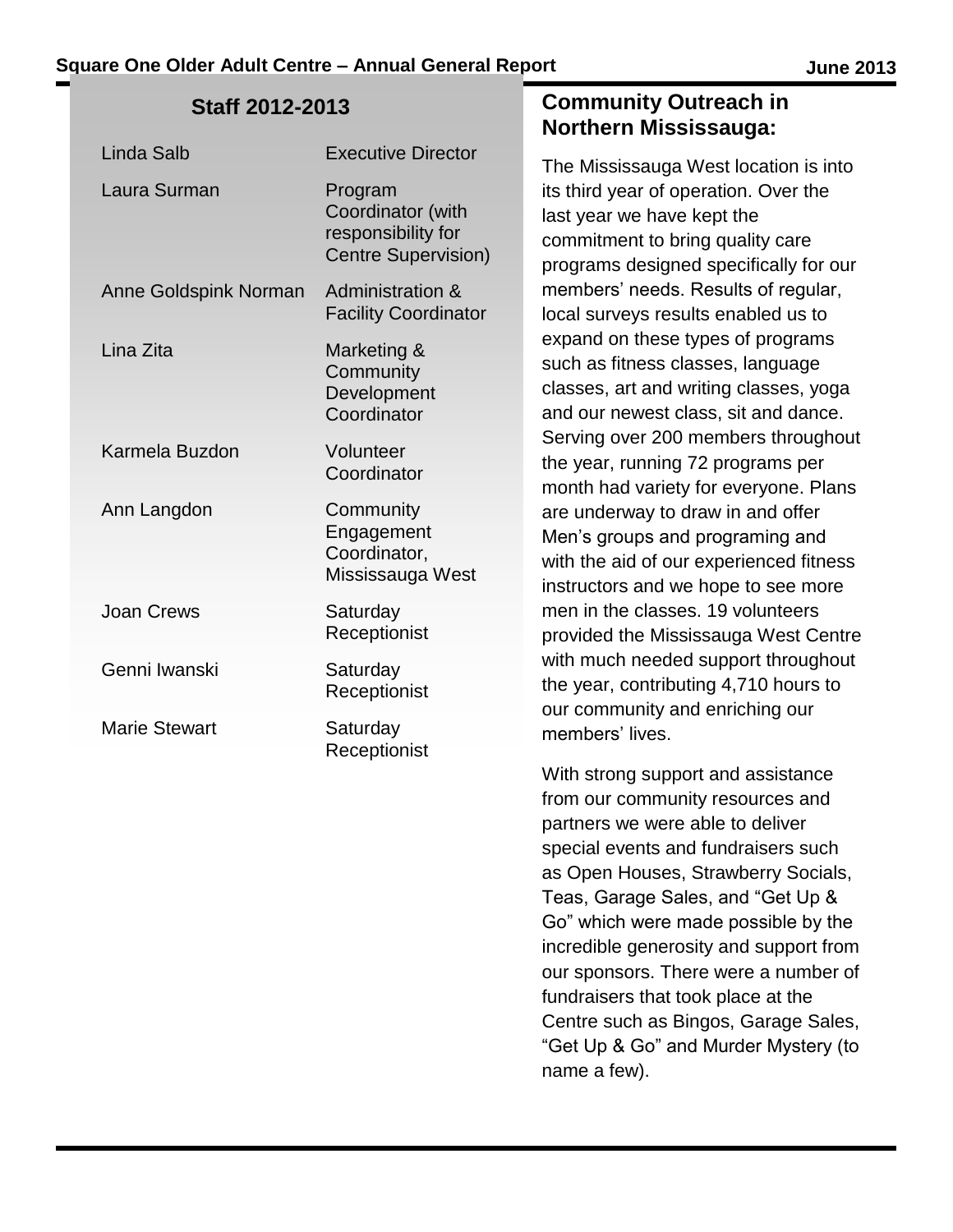#### **Thank You to our Partners and Supporters:**

Square One Older Adult Centre gratefully thanks and acknowledges the support of the following:

> Amica at City Centre Amica at Erin Mills

#### A Supreme Nursing & Homecare

#### AVON

Chartwell Classic Robert Speck

City of Mississauga

Deeth & Co.

Erin Mills lodge

First Class Home Care

Government of Canada: HRSDC – New Horizons for Seniors Program

Government of Canada: Service Canada

Heritage Glen

JTI – Macdonald Corp.

LCBO

Living Arts Centre

Mississauga Central Lions Club

MOSAIC

Nexus Holidays

### OACAO

Ontario Government: Ministry of Health and Long Term Care

Ontario Government: Ontario Trillium Foundation

Continued…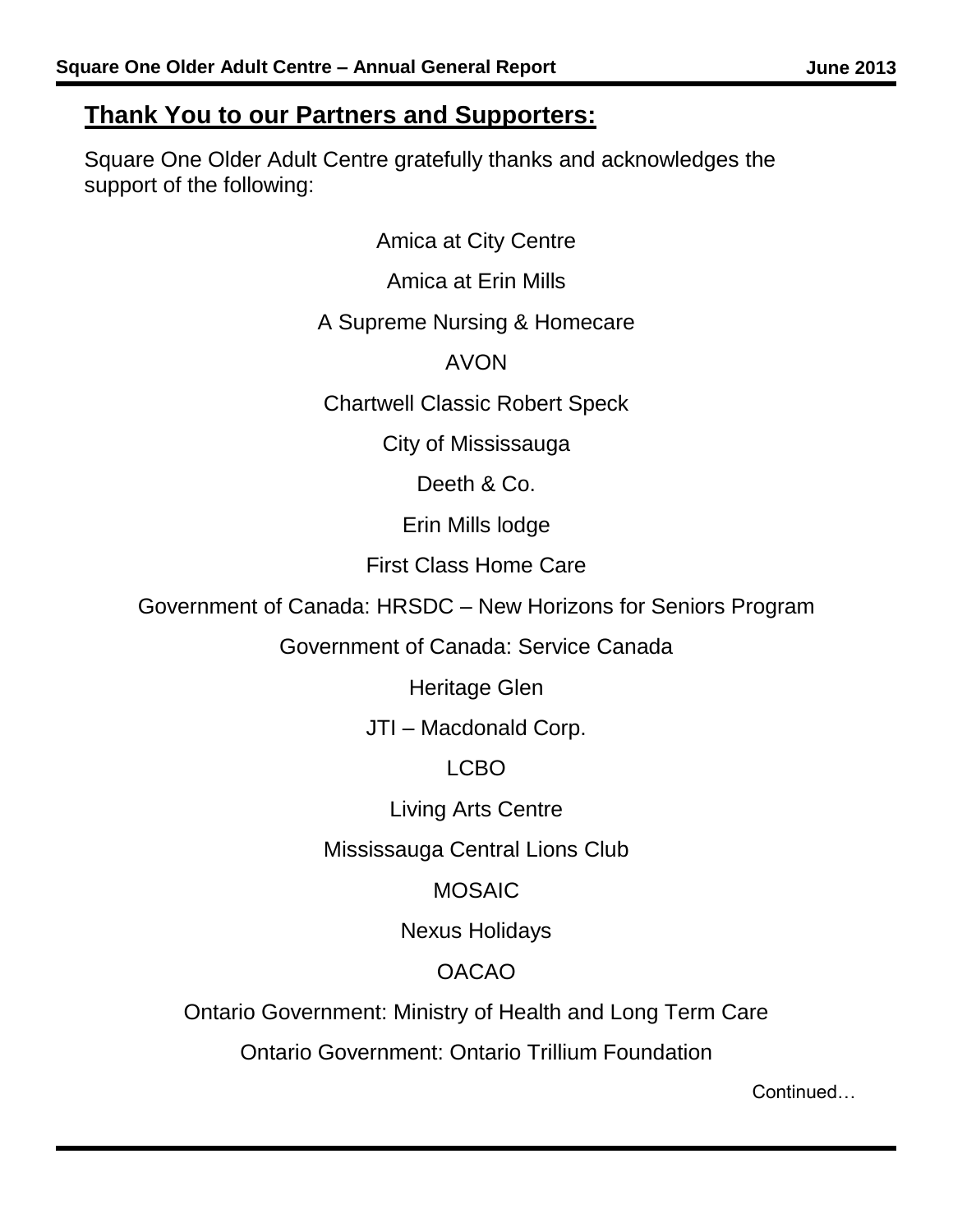### **Thank You to our Partners and Supporters Con't:**

Ontario Senior Secretariat Oxford Properties Palisades on the Glen Royal LePage Scott Funeral Home

In-Kind List:

Carlton Cards – in-kind variety of celebration cards

Chartwell Classic Robert Speck – in-kind Christmas board luncheon

Design2Decor – Roaring Twenties